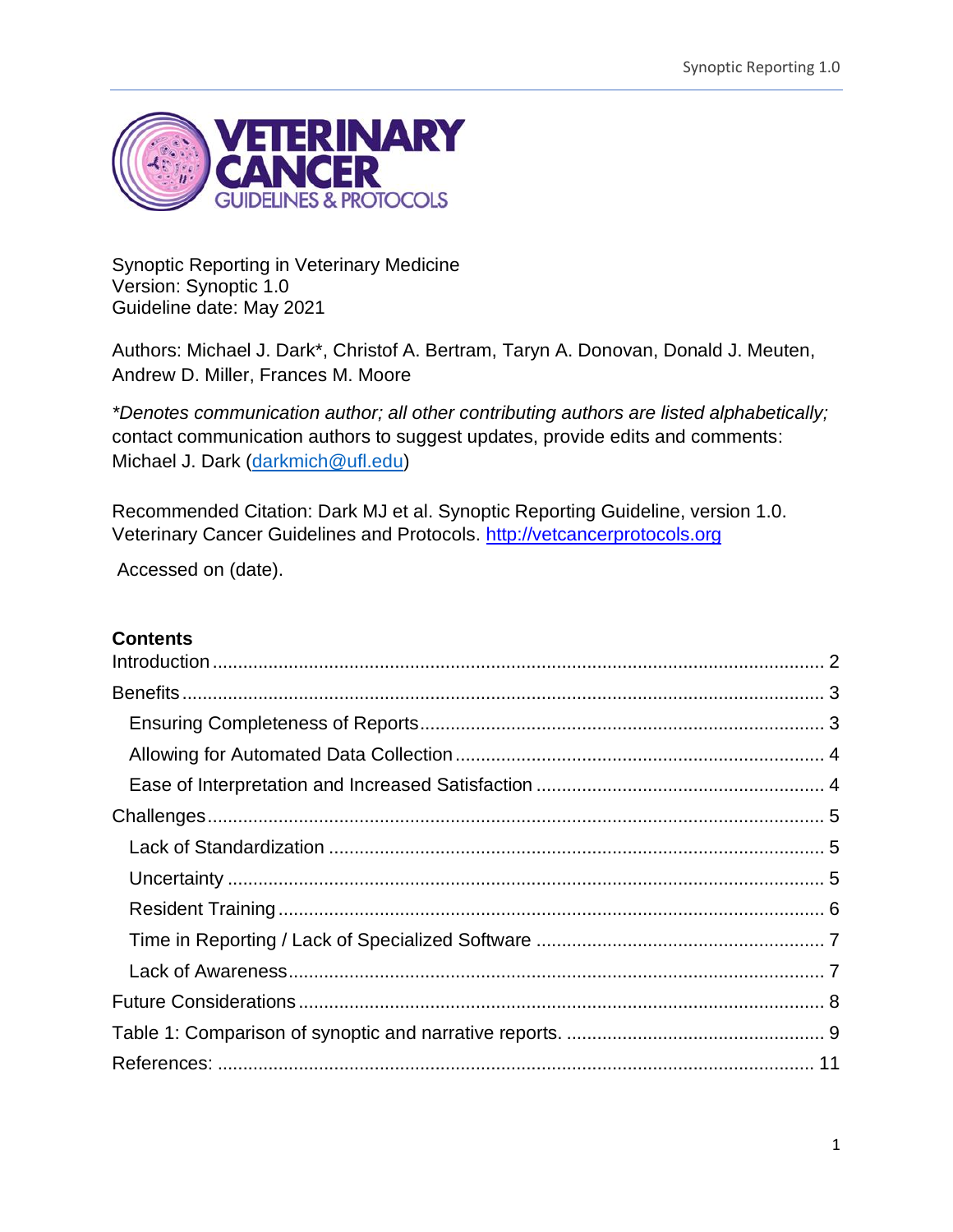### <span id="page-1-0"></span>**Introduction**

The purpose of Guidelines is to provide standardized methods used to evaluate tumors in animals and accrue data so that, over time, large data sets with comparable information can be evaluated and studies validated uniformly. Ultimately this will enable meaningful conclusions and accurate prognostic information that will improve patient care. This guideline focuses on collecting, archiving and retrieval of important parameters and characteristics of tumors, however, it can be used on non-neoplastic lesions as well. Guidelines and protocols are "living" documents which will be modified as new information becomes available.

Synoptic reporting is a method for reporting specific pieces of data in a discrete format in pathology reports.<sup>1</sup> In human medicine, these have progressed from individual efforts<sup>2</sup> to being mandated by the College of American Pathologists (CAP) for accreditation.<sup>3</sup> In general, a synoptic pathology report consists of pairs of data elements (the item being measured) and responses (the measurements being reported). These pairs may be either *required* or *optional.* Table 1 lists data elements on the left and responses to the right; it also compares a synoptic report with a narrative report. The narrative report also includes descriptors that are not required; in a synoptic report, these could be included in a separate descriptive section. The terminology used by CAP can be modified for veterinary pathology. Synoptic reporting has been shown to make pathology reports more readable to clinicians and patients, <sup>1</sup> as well as making reports more likely to include all data elements needed, however, synoptic protocols include data elements that have been established as diagnostic, prognostic or predictive.<sup>4-7</sup>

To develop an effective synoptic report typically requires the efforts of pathologists and clinicians, who develop the checklist of required and recommended items after reviewing the relevant literature.<sup>8</sup> Currently, there are two main groups producing templates in human medicine, CAP and the International Collaboration on Cancer Reporting (ICCR). Both require a committee of pathologists, oncologists, and other interested representatives (e.g., World Health Organization working groups, etc.) to develop a new protocol.<sup>9,10</sup>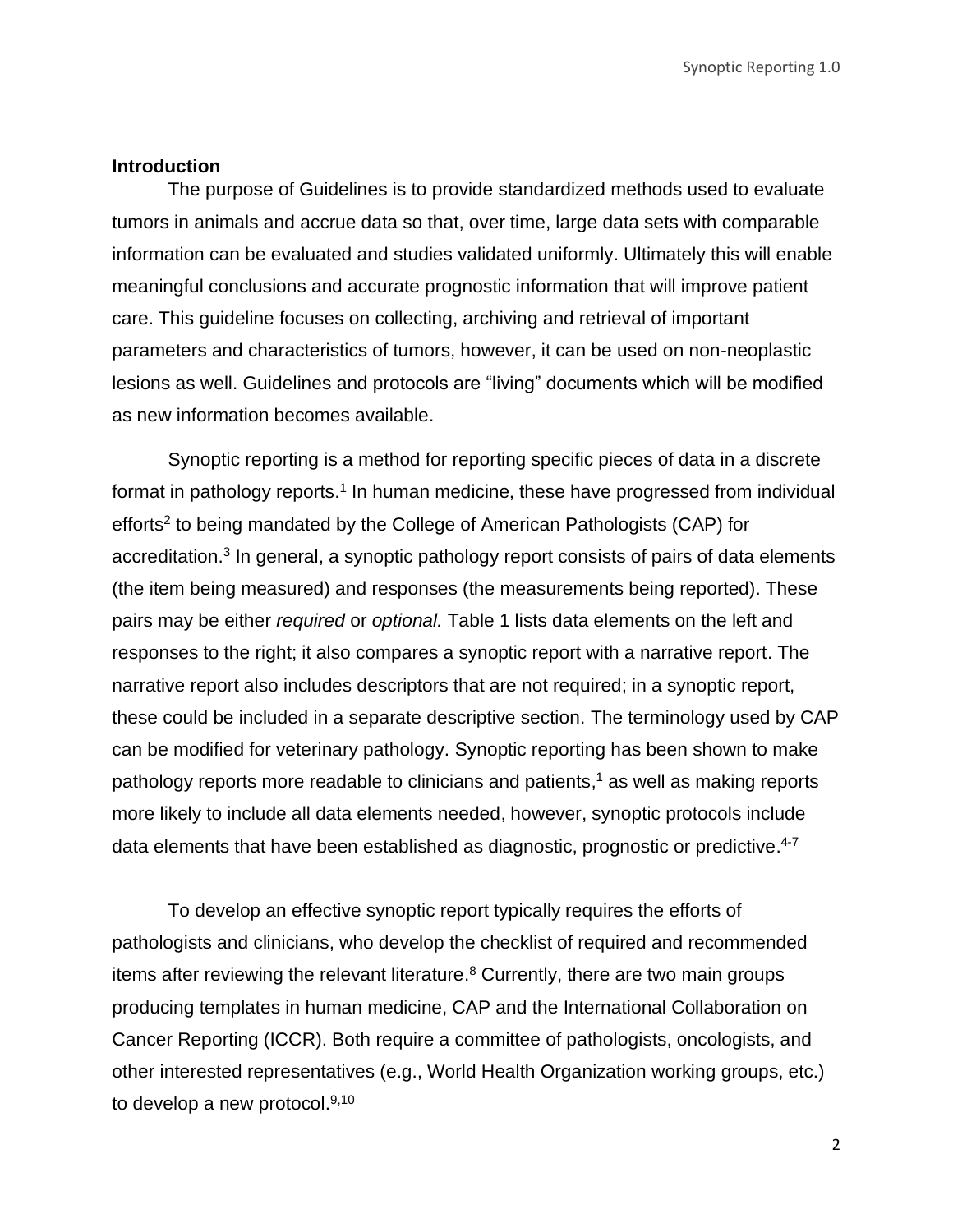### <span id="page-2-0"></span>**Benefits**

# <span id="page-2-1"></span>*Ensuring Completeness of Reports*

A number of studies have found that synoptic reporting produces reports that are more likely to contain the significant pieces of information about a disease (as required data elements) as compared to narrative reports. This is likely due to the checklist format in which the required data elements are identified by clinicians and pathologists for a specific disease. For human pancreatic tumors, 100% of synoptic reports had information about small vessel and perineural invasion, compared to 66% and 84% of narrative reports, respectively.<sup>11</sup> In addition, the stage could be determined in 100% of synoptic reports compared to 56% of narrative reports. In a comparison of melanoma reports, mitotic count, histologic subtype, predominant cell type, vascular and lymphatic invasion, neurotropism, desmoplasia, and distance to the nearest margin were all reported significantly more frequently in synoptic reports than narrative reports, both at the teaching institution responsible for the study and the outside reports sent in to the teaching institution for a second opinion.<sup>5</sup> Another study examining reports of colorectal cancer found that 84% of synoptic reports vs. 22% of narrative reports mentioned involvement of the serosa and 64% of synoptic reports vs. 14% of narrative reports mentioned distance from the tumor to the resection margin. <sup>12</sup> Omission of important data elements has also been reported in a survey of surgical pathology reports (n=368) of canine cutaneous mast cell tumors. Margins were reported in 92% of cases, however, lateral and deep margins were described separately in 77% of cases, margin direction was only given in 16% of cases and descriptions of the deep margin component were only available in 11% of cases.<sup>13</sup> A review of tumor margins for canine MCT and STT reported that only 7.5 % of published articles reported quantitative methods to evaluate margins and that the majority reported histologic margins as "complete" or incomplete" (dichotomously).<sup>14</sup>The checklist for the synoptic report form ensures that required data elements are provided for a specific tumor type; for example, the size of tumor and depth of invasion have been shown to be better predictors of canine PWT behavior than grading,<sup>15,16</sup> and both would be listed as "required data elements". A goal for all of us should be to convince clinicians that they should identify the margins on the gross specimen and mark any specific regions of interest; synoptic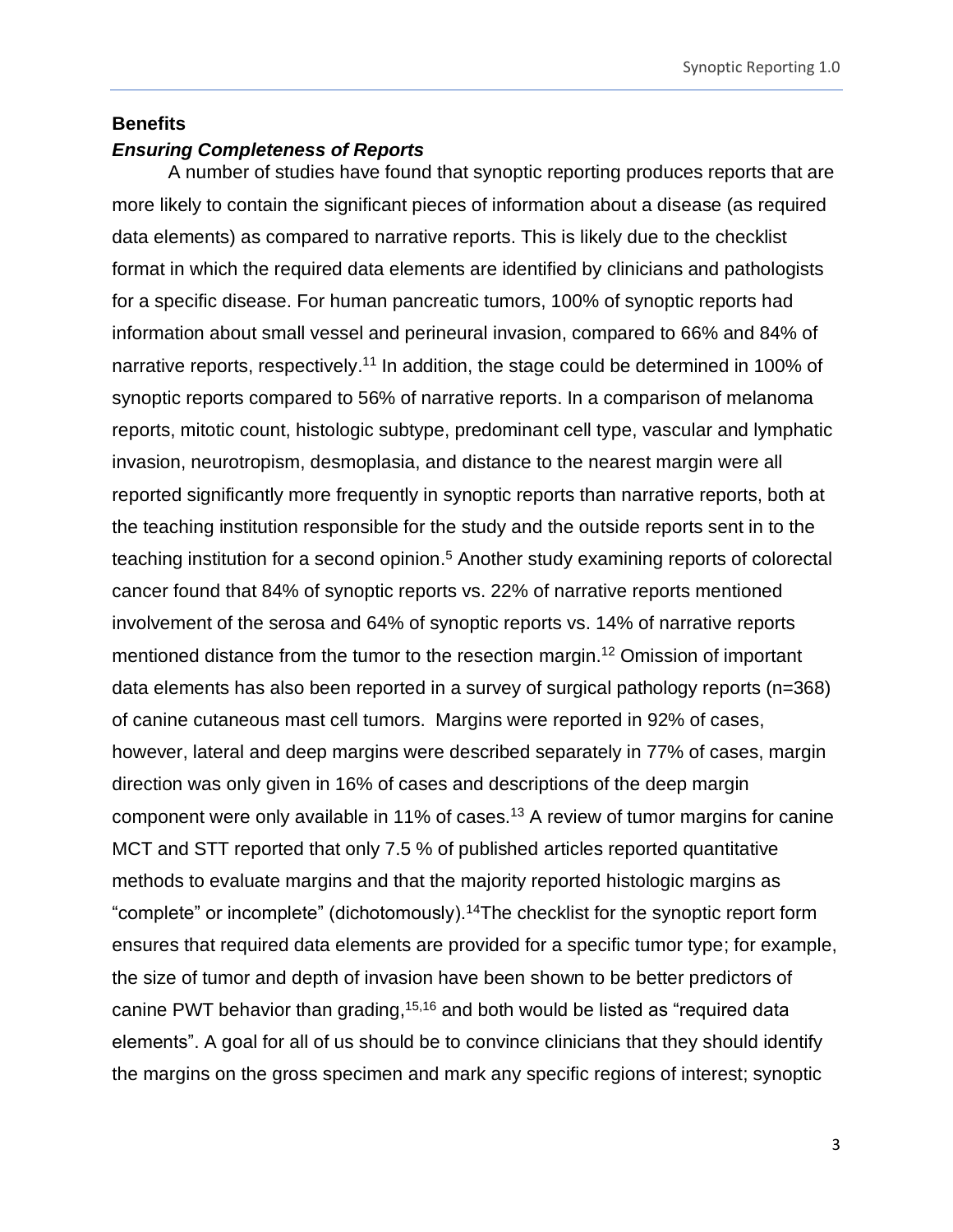reports list who measured a specimen and identified the gross margin, which may help in this process.

#### <span id="page-3-0"></span>*Allowing for Automated Data Collection*

While full implementation of standardized reporting would allow for easy automated data collection,<sup>17</sup> even simple implementations of synoptic reporting can allow for significant automated information extraction. For example, if all deep margins are listed as "DEEP MARGIN: <xx>mm" on a line by itself, it is comparatively easy to extract all margins from reports using standard text search and manipulation tools (e.g., grep, cut, etc.). Not only can this improve retrospective studies, but can also provide valuable clinical information, as extracted information can be compared between services, clinicians, and other variables to determine if these have an effect on patient outcomes.

### <span id="page-3-1"></span>*Ease of Interpretation and Increased Satisfaction*

From the beginning of synoptic reporting, clinicians in human medicine have reported increased satisfaction with synoptic vs. narrative reports. <sup>2</sup> A study of treating physicians and pathologists in Canada showed that both groups were able to find information in synoptic reports more easily, found that this type of report facilitated a consistent approach to interpretation of diagnostic and prognostic factors, and had higher overall satisfaction.<sup>18</sup> While pathologists felt that reports took approximately 25-50% longer to complete, treating physicians did not notice an increase in turnaround time for submitted pathology samples.

Comparable studies in veterinary oncology are needed. Subjectively it appears that some veterinary clinicians prefer narrative reports and suggest that synoptic reports look too "brief", (e.g. not as professional as paragraphs). Some feel that the list appearance suggests the pathologist did not review the case carefully, as it is too easy to complete lists therefore they should pay less for the report. In the list format, pathology jargon that may appear impressive is no longer present (anisokaryosis, anisocytosis). Clinicians at universities have told veterinary students - if you have the option, elect descriptive reports as it forces the pathologist to "look longer and think more". None of these are confirmed with a study but they need to be evaluated. If these perceptions are true, then explaining that the synoptic style of reporting ensures all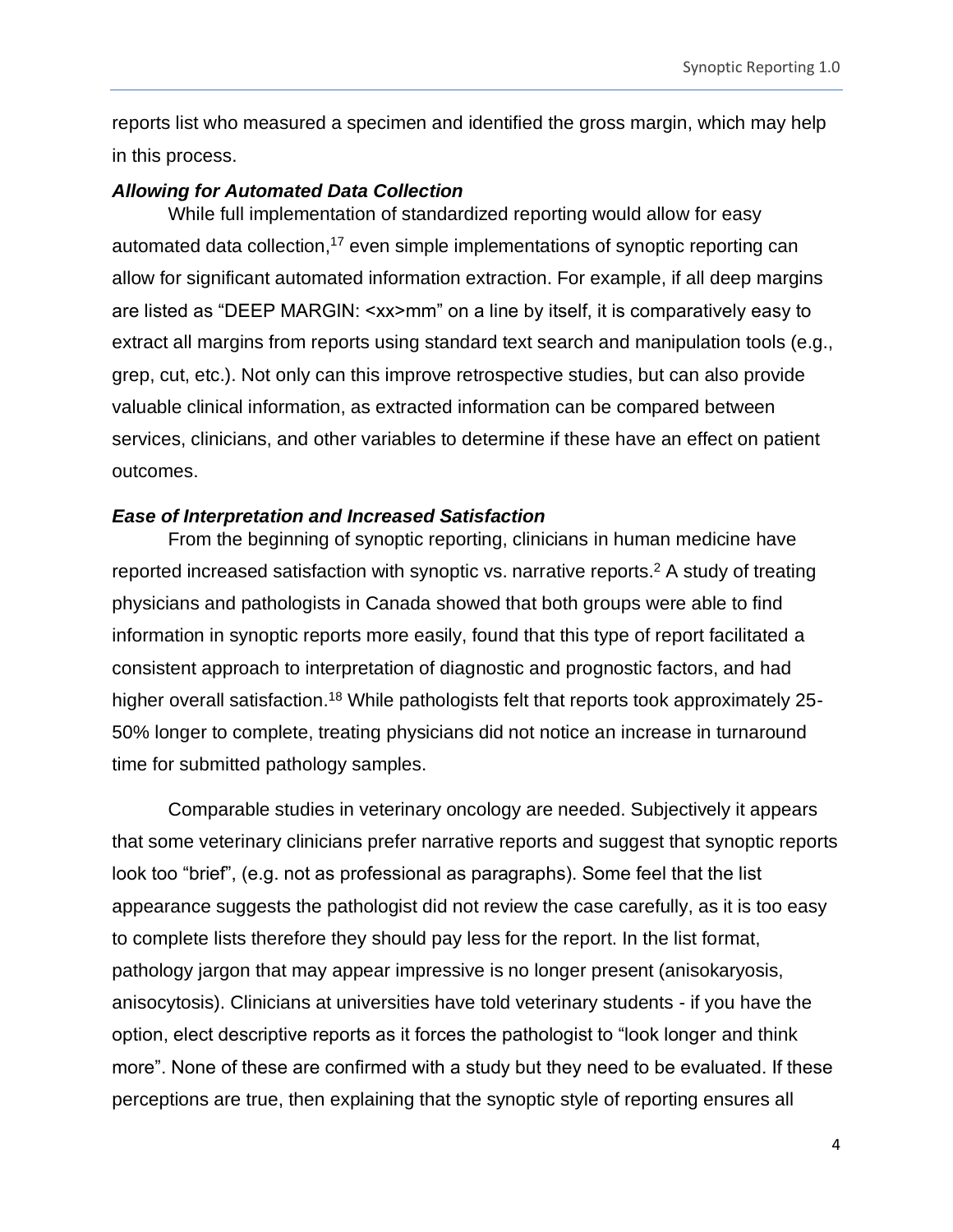critical elements of a tumor are studied and provided in an easy to find style (Table 1), and that these are omitted in significant portions of narrative reports in veterinary and human oncology, may help clinicians see benefits that will improve patient care. We want clinicians to be confident that our reports are factual, accurate and contain all the critical data necessary for them to provide a prognosis and treatment options.

#### <span id="page-4-0"></span>**Challenges**

There are a number of potential challenges to adoption of synoptic-formatted reports in veterinary medicine. Some of the major obstacles are presented below (in no particular order); however, given the fundamental and sweeping nature of this change, there are likely other unforeseen challenges to wide-scale implementation.

# <span id="page-4-1"></span>*Lack of Standardization*

A major gap in the generation and use of synoptic reports in veterinary medicine is a lack of knowledge of and standardization of measurement of prognostic parameters, as discussed in the other Guidelines in this document. When methods are standardized, or at least guidelines followed, development of standardized reporting formats (e.g. synoptic reports) can be developed. There are also no standards for terminology, such as immunohistochemical findings (e.g., "positive" vs. "immunoreactive" vs. "present"), which hinders design of standardized reports.

# <span id="page-4-2"></span>*Uncertainty*

One element of a pathology report that isn't obvious with the synoptic format is how to express *uncertainty*. The synoptic format examples discussed here are primarily adapted for diagnoses of tumors that are confirmed, as each synoptic report template is specific to a particular type of neoplasm. However, this format would still be useful in ensuring completeness of reports in cases that are likely, but not definitively, a specific tumor. While recommendations about how to deal with uncertainty would need to be made by the group creating the synoptic templates, several approaches are possible and need discussion and input from others. At the bottom of the report the term "Diagnosis" is listed as a required data element and beneath that "Comment" is listed as an optional element. Contents of the comment section are narrative and are at the discretion of the pathologist, but this is an obvious place where level of certainty of the diagnosis and what other tests might be considered could be provided. Dealing with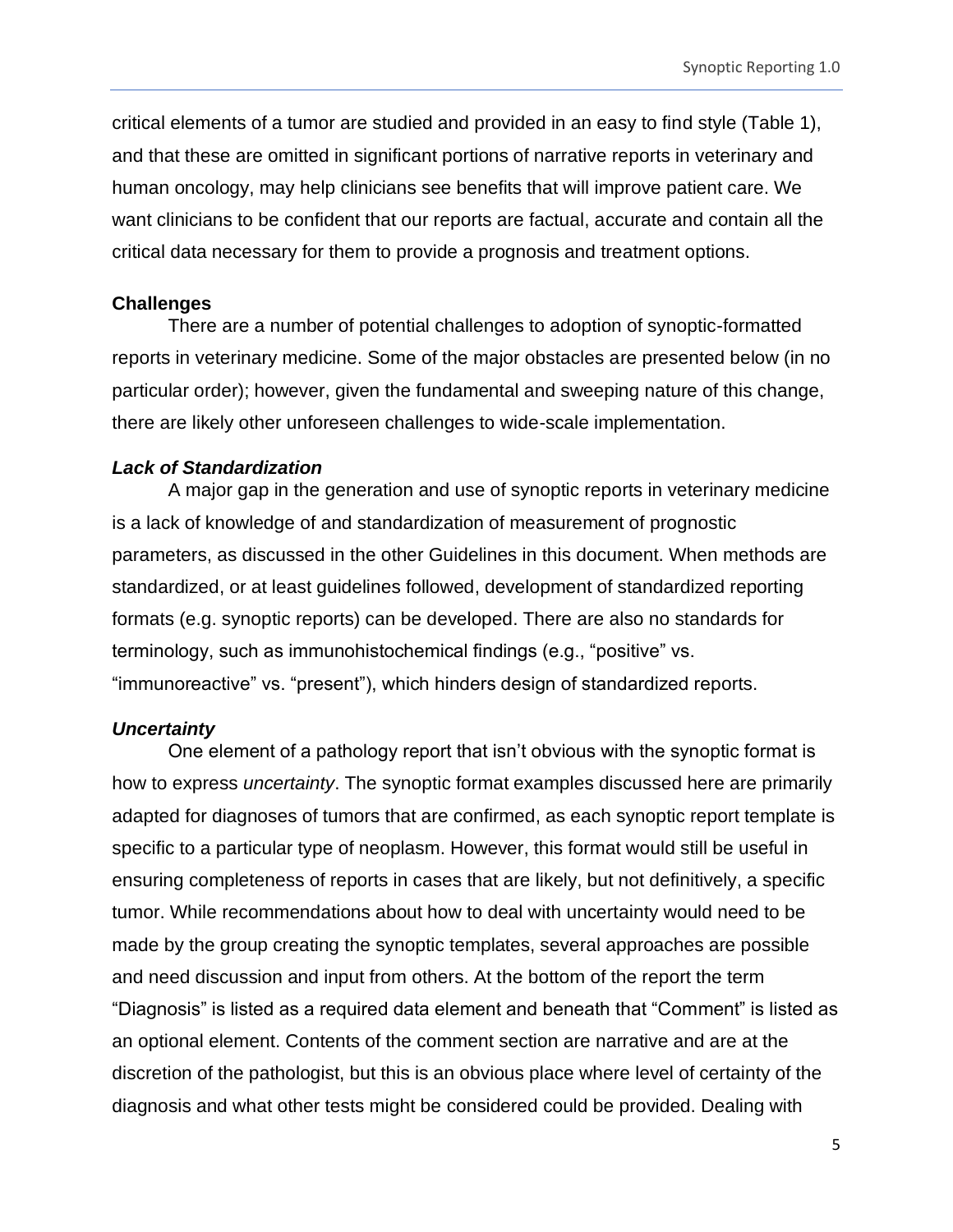uncertainty for the clinician is best left in the comment section. Flagging cases or data elements (parameters) that are not certain for archiving or publication purposes may require other approaches. In Table 1 we used an asterisk (\*) to denote features which would need clarification, especially if cases were to be used in a publication. This type of notation can be used for any data element that the pathologist was not certain of (e.g. diagnosis; differentiation score). This would "flag" items requiring clarification. Another option is that the word "presumptive" could be appended to the diagnosis, which has the advantage of being common in the pathologist lexicon. However, this makes automatic parsing more difficult, leading to difficulties in using information in subsequent retrospective studies. The synoptic format could be restricted to cases where the diagnosis is certain. That would clarify when a particular template should be used, but would make future retrospective studies more difficult, as cases that are likely, but not definitively, a particular tumor would not be included in the synoptic report format. Clinicians and others that may use cases for publication need to know when additional testing may be required to increase the level of certainty. Additional ideas are welcomed, and we hope others will contribute suggestions.

#### <span id="page-5-0"></span>*Resident Training*

Another issue for many pathologists, particularly in academia, is the effect switching to synoptic reports could have on resident training. Given that residency training programs require written descriptions, and that synoptic reporting has not been universally adopted, residents still require experience in writing narrative reports. This can be mitigated by requiring narrative reports in other resident educational settings (case conferences) to provide practice in writing narrative reports for neoplasms. The checklist approach provides trainees with the important criteria to be searched for and therefore is educational. Possible adoption of the synoptic reporting concept is worthy of discussion by a broad group of stake holders representing various pathology practice settings (state diagnostic labs, commercial labs, teaching hospital labs, governmental reporting, industry, toxicologic pathology, and international organizations). If there is traction towards adoption of synoptic reporting, then further engagement and interaction between coordinators of training programs and certifying examinations (internationally) could mitigate potential issues.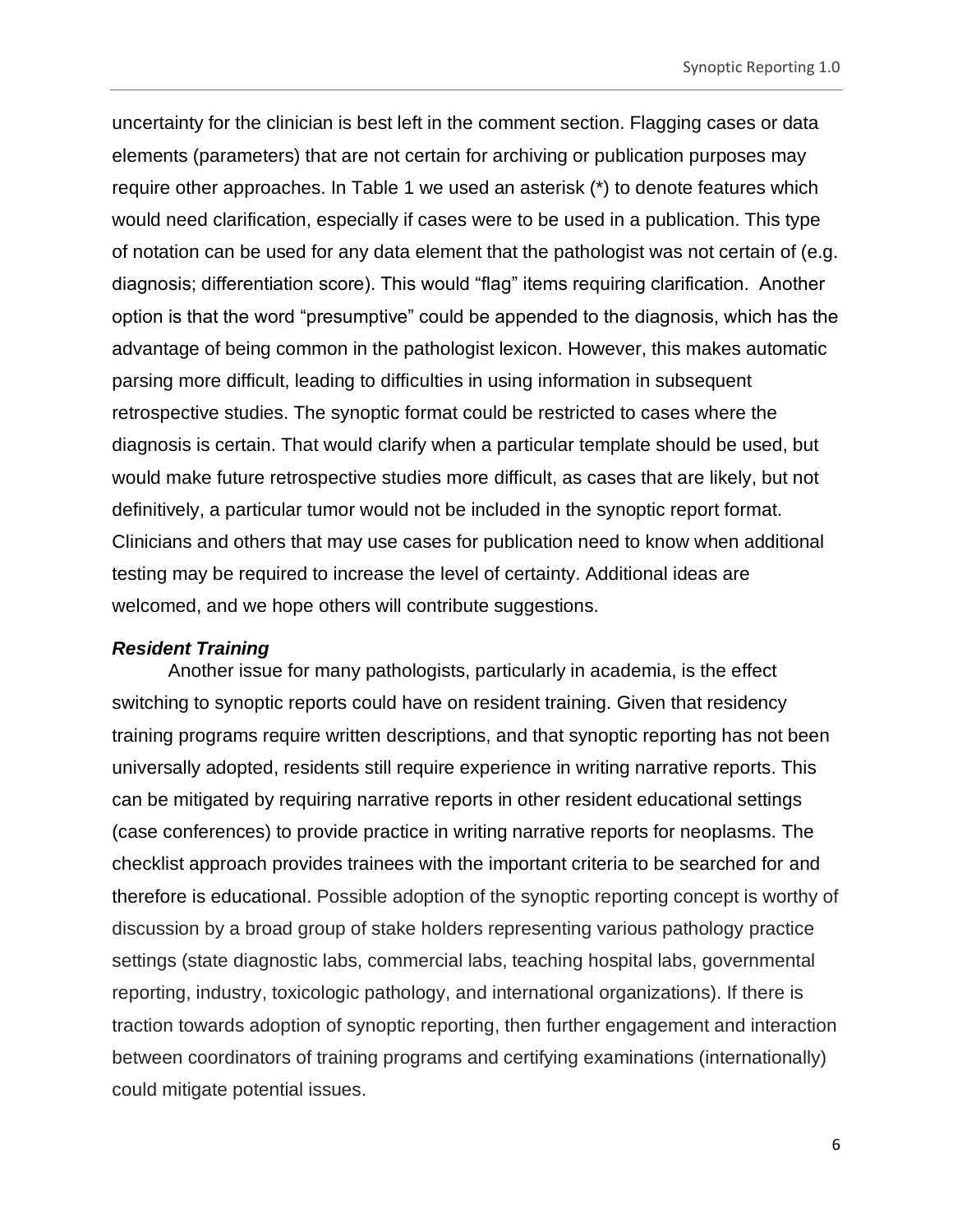### <span id="page-6-0"></span>*Time in Reporting / Lack of Specialized Software*

Many pathologists have concerns regarding the length of time needed to create a synoptic report,<sup>18</sup> however, when synoptic reports have been implemented in human medicine, many of these concerns were in reference to technology issues rather than with the reporting format. In veterinary medicine, no current laboratory information management system (LIMS) can use synoptic reporting. However, any word processor can be used to implement synoptic reporting without specialized software;<sup>17</sup> all that is required is to type the data element, a separator (such as TAB), and the response. Templates can be saved containing required and optional data elements, making it easier for pathologists to fill out reports quickly. These can then be copied and pasted into any LIMS or word processor for subsequent reporting.

### <span id="page-6-1"></span>*Lack of Awareness*

Finally, another obstacle to implementation of synoptic reporting is a lack of awareness of synoptic reporting and its potential benefits in veterinary medicine. Clinicians should be informed that this is not a shortcut for pathologists; in fact, it may be more time consuming. The ease of retrieval of the critical information on a case is increased for clinicians, pathologists, and researchers. In straightforward cases, clinicians will save time by rapid review of short critical descriptors and checklists of relevant parameters for case management. In difficult cases, additional narrative description, interpretation, and/or verbal discussion between the pathologist and the clinician may be needed to explain how a specific diagnosis, conclusion, or interpretation was arrived at and what could be done to increase the level of diagnostic certainty. Concepts such as this fit well with "rounds" types of case presentations by residents better than narrative formats geared towards examinations. Establishing working groups of pathologists and oncologists to develop guidelines for specific neoplasms is necessary and will help promote awareness and develop checklists that benefit pathologists, clinicians and patients. Knowing that templates for synoptic tumor reports were created by oncologists and pathologists working together should add confidence in the format. There will also need to be a united education effort with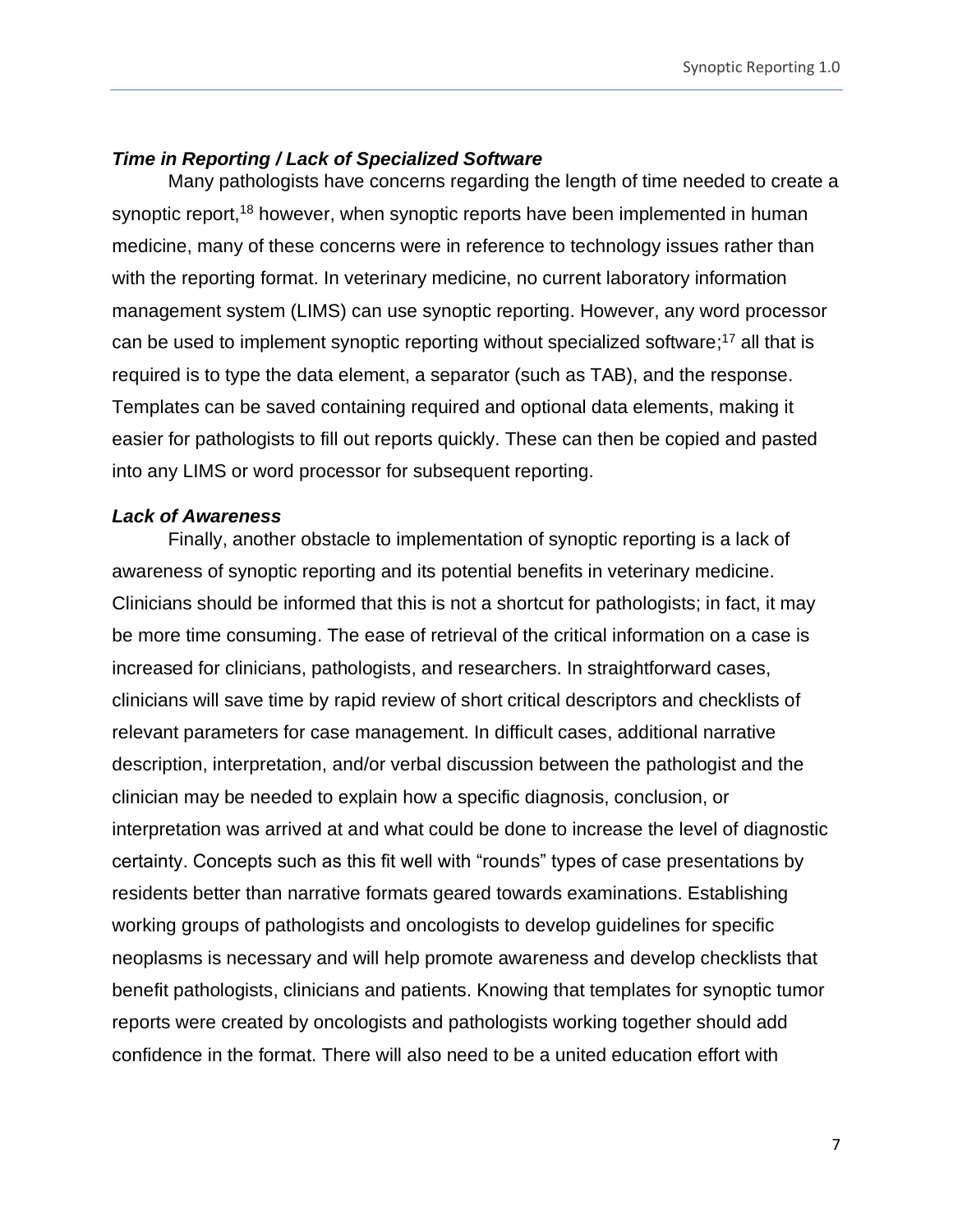academia, diagnosticians, clinicians, certifying examination committees, and other stake holders to ensure widespread knowledge and adoption of the new format.

#### <span id="page-7-0"></span>**Future Considerations**

As standards are developed, templates for synoptic reporting will need to be revised. To allow for standardization, once created, each report template will be assigned a version number. The website will list the current version, provide notifications to denote changes to templates, archive old versions, and list changes between versions. Finally, the template version could also be added as a required data element to reports, making it clear which version was used for a particular report. A similar approach is planned for updated versions of guidelines, protocols, and appendices, analogous to what is presently done by CAP.

The next step beyond synoptic reporting is standardized reporting; that is, having a standardized, specific set of responses for each required question. <sup>7</sup> Ultimately, this can lead to automated staging and grading, as well as improving data harvesting for future research and clinical applications. The addition of free text fields associated with standardized options would allow for customization of reports while retaining standardization for further applications.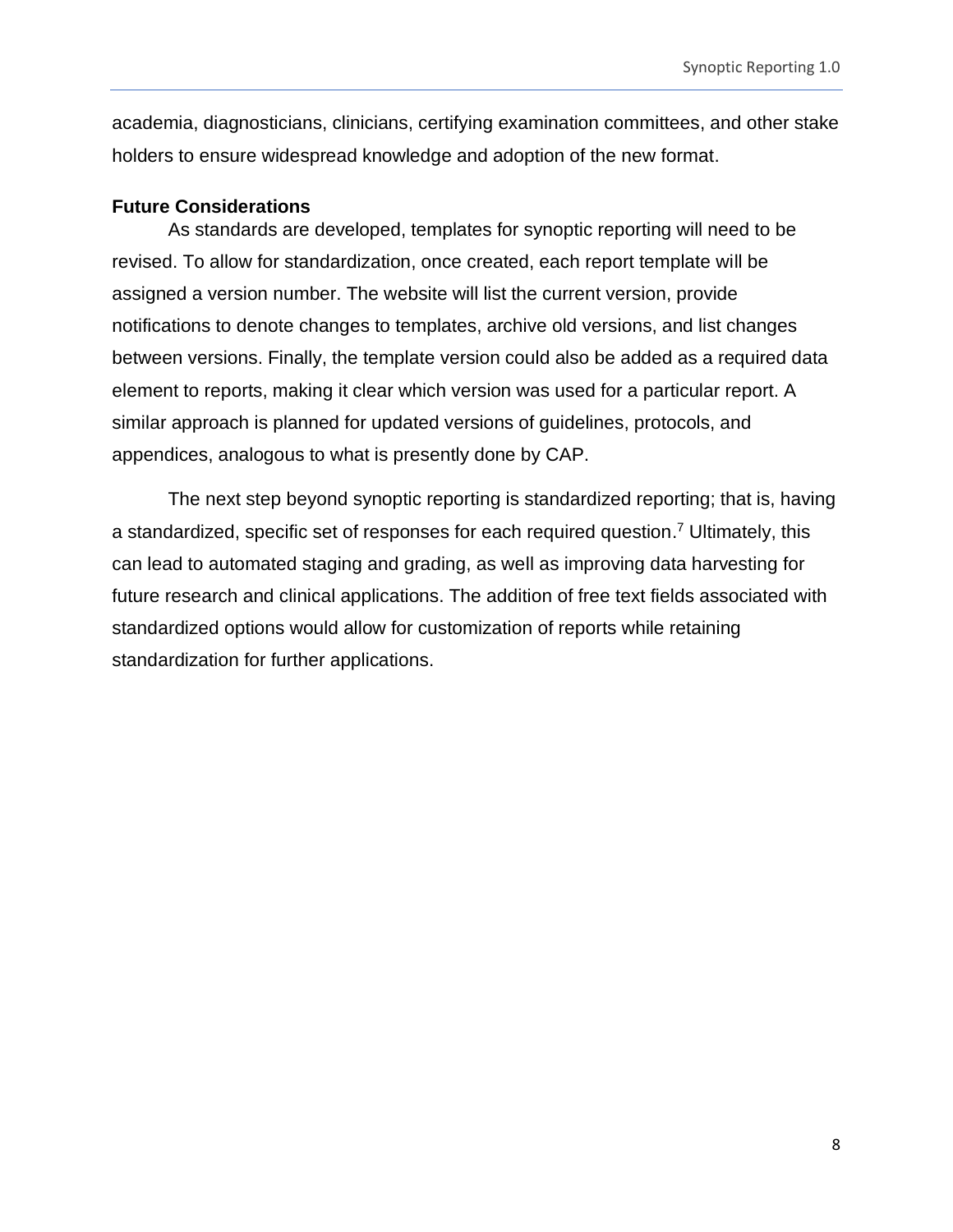| i able 1: Comparison of synoptic and narrative reports.<br><b>Synoptic Report</b> |                                                        |  |  |  |
|-----------------------------------------------------------------------------------|--------------------------------------------------------|--|--|--|
| Signalment:                                                                       |                                                        |  |  |  |
| <u>History:</u>                                                                   |                                                        |  |  |  |
| <b>Data Element</b>                                                               | <u>Response</u>                                        |  |  |  |
| <b>MASS SIZE:</b>                                                                 | $3 \text{ cm} \times 2 \text{ cm} \times 2 \text{ cm}$ |  |  |  |
| <b>HOW MEASURED:</b>                                                              | Gross measurement by laboratory                        |  |  |  |
| <b>BIOPSY TYPE:</b>                                                               | Excisional                                             |  |  |  |
| <b>LOCATION:</b>                                                                  | Left Forelimb proximal to elbow                        |  |  |  |
| <b>ASSESSMENT METHOD:</b>                                                         | Manual light microscopy with glass slides              |  |  |  |
| <b>HISTOLOGIC TYPE:</b>                                                           | Perivascular wall tumor (PWT)                          |  |  |  |
| <b>CRITERIA:</b>                                                                  | Perivascular whorling                                  |  |  |  |
| DEEPEST LAYER INFILTRATED:<br><b>HOW DETERMINED:</b>                              | <b>Dermis</b><br>Histology                             |  |  |  |
| <b>DIFFERENTIATION SCORE:</b>                                                     | 1                                                      |  |  |  |
| MITOTIC COUNT (PER 2.37mm <sup>2</sup> ):                                         | 6                                                      |  |  |  |
| <b>MITOTIC SCORE:</b>                                                             | 1                                                      |  |  |  |
| <b>NECROSIS:</b>                                                                  | $\overline{0}$                                         |  |  |  |
| <b>NECROSIS SCORE:</b>                                                            | 0                                                      |  |  |  |
| <b>TOTAL SCORE:</b>                                                               | $\overline{2}$                                         |  |  |  |
| <b>HISTOLOGIC GRADE:</b>                                                          | 1                                                      |  |  |  |
| LYMPHOVASCULAR INVASION:                                                          | None*                                                  |  |  |  |
| <b>METASTASIS:</b>                                                                | Not determined*                                        |  |  |  |
| <b>HOW DETERMINED:</b>                                                            |                                                        |  |  |  |
| <b>MARGINS INKED:</b>                                                             | By laboratory                                          |  |  |  |
| <b>MARGIN TYPE:</b>                                                               | <b>Radial</b>                                          |  |  |  |
| <b>DEEP MARGIN HTFD:</b>                                                          | 3 mm                                                   |  |  |  |

# <span id="page-8-0"></span>**Table 1: Comparison of synoptic and narrative reports.**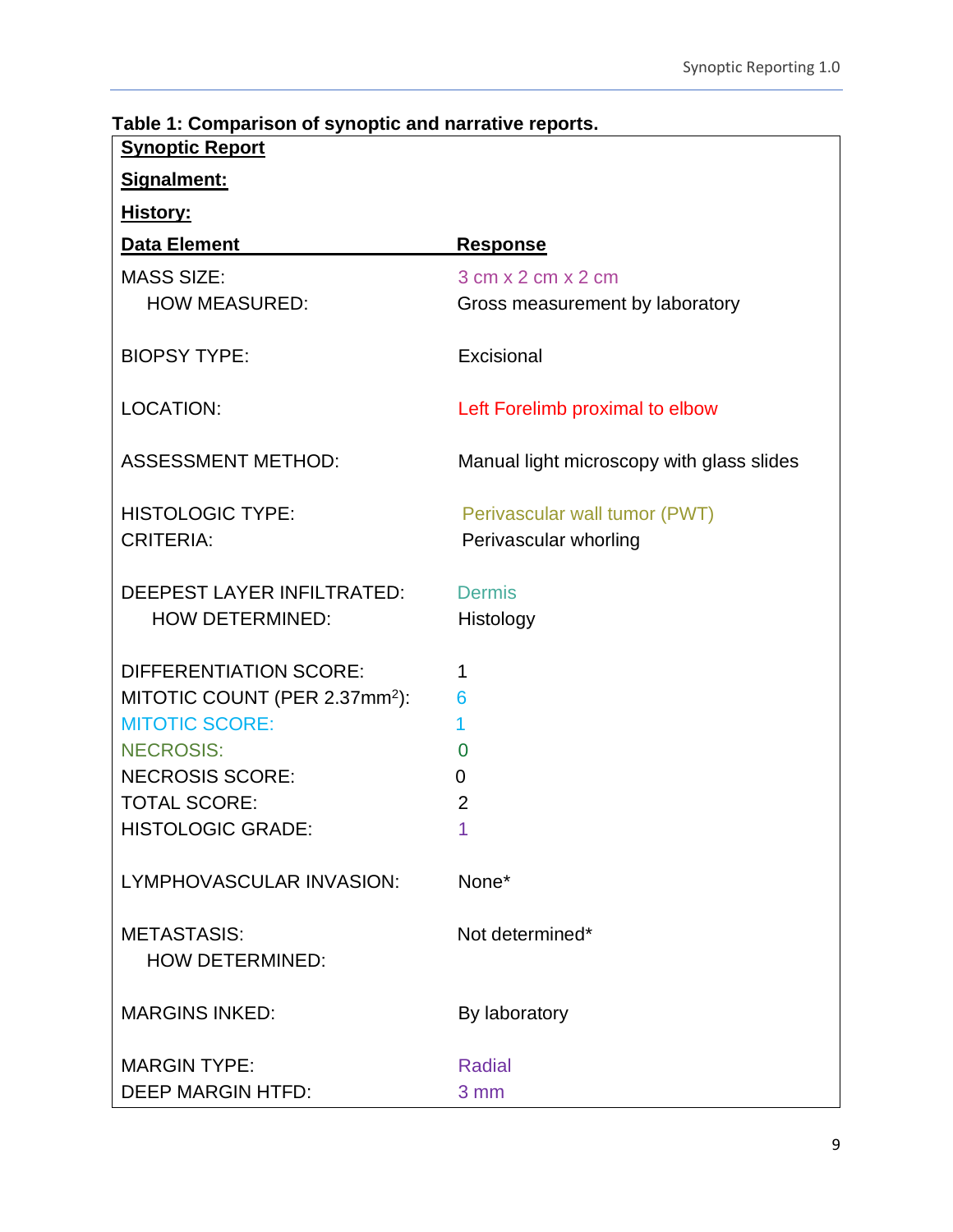| LATERAL MARGIN HTFD:                                              | 6 mm |
|-------------------------------------------------------------------|------|
| CAPSULE:                                                          | Nο   |
| INFILTRATIVE:                                                     | Yes  |
| <b>Diagnosis:</b> Perivascular wall tumor, grade I, left forelimb |      |

# **Comment:**

\*Denotes features which would need clarification, especially if case was to be used in a publication. This type of notation can be used for any characteristic that pathologist was not certain of (e.g. diagnosis).

# **Narrative Report**

In one transverse and two longitudinal sections (from a  $3 \times 2 \times 2$ cm mass from the left forelimb, per submitter), the dermis is disrupted by a highly cellular, infiltrative, unencapsulated mass. The mass is composed of cells forming bundles and whorls surrounding empty capillaries. The cells have indistinct borders and eosinophilic cytoplasm. The nuclei are medium to large and fusiform, with finely stippled chromatin and single, central prominent nucleoli. Mitoses average 6 in an area of 2.37mm<sup>2</sup>. No necrosis is seen. The mass is separated from the deep and lateral sample margins by 3mm and 6mm, respectively.

# **DIAGNOSIS:**

Perivascular wall tumor, grade I, left forelimb

**Comment:**

**Table 1**: The same information in each report is in the same color font.The synoptic format allows easier retrieval of important tumor parameters and the checklist format helps ensure that all parameters are reported. Total "score" and scores for individual parameters are present in synoptic not narrative. Comments would be identical in both styles.